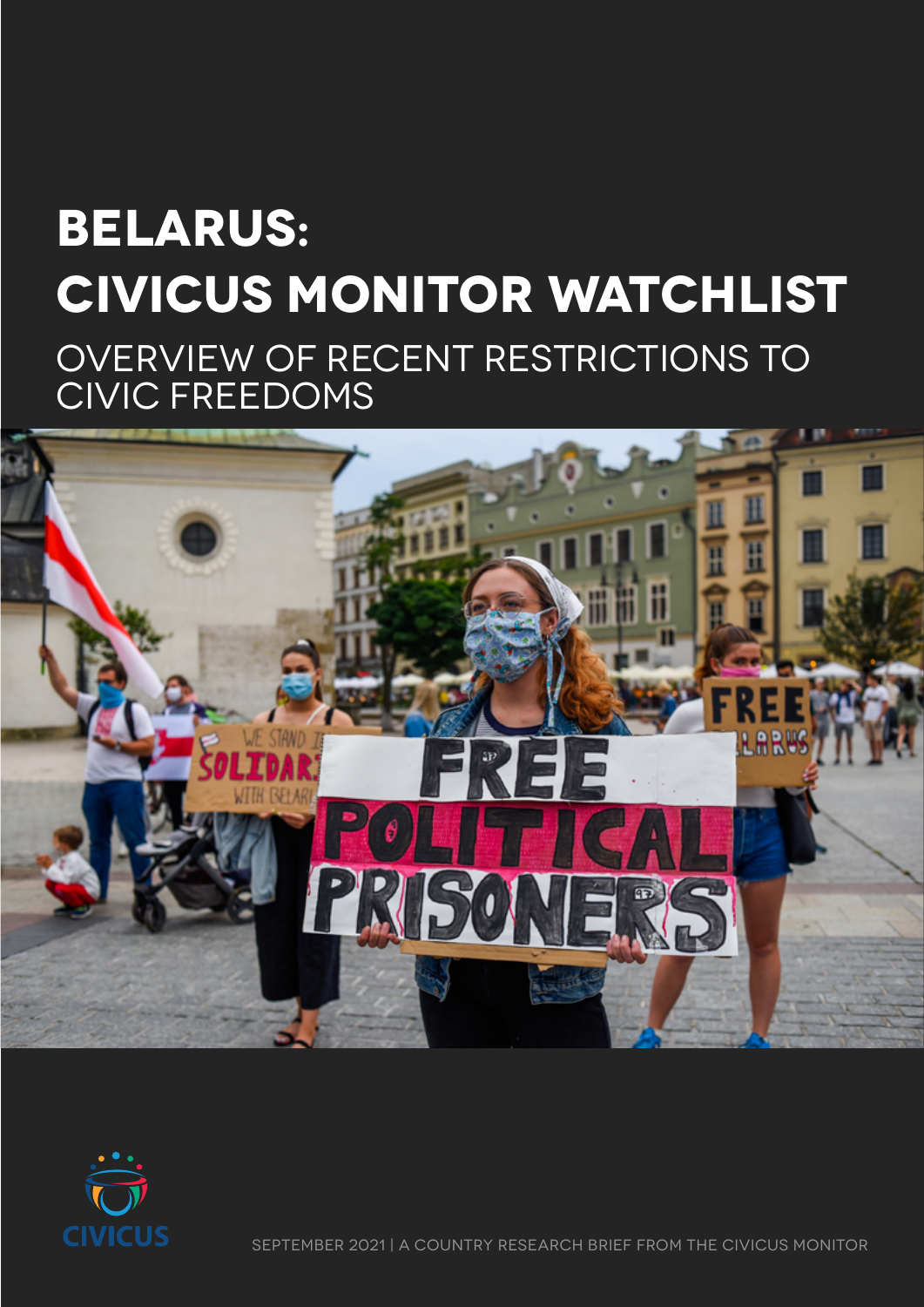

#### **INTRODUCTION**

Repression against Belarusian civil society, which was documented by the Monitor after mass protests broke out [before](https://monitor.civicus.org/updates/2020/08/11/opposition-candidates-and-supporters-persecuted-detained-ahead-elections/) and [immediately after](https://monitor.civicus.org/updates/2020/08/20/mass-protests-follow-disputed-election-results/) the disputed August 2020 presidential elections, has continued relentlessly to date. Since last year, authorities have raided, attacked, detained and charged hundreds of protesters and journalists, sentenced a former presidential candidate, disbanded CSOs and media outlets, and amended laws to prevent citizens and journalists from organising and reporting respectively.

## **Reprisals against 2020 protesters and supporters**

In July 2021, attacks on human rights defenders and independent journalists [intensified.](https://monitor.civicus.org/updates/2021/08/26/july-2021-black-weeks-belarusian-civil-society/) Authorities staged raids and detained dozens of people in several cities across the country after they were accused of supporting the mass protests in the summer of 2020 or protecting people involved in those protests. The police also continued to [detain](https://belsat.eu/en/news/03-07-2021-as-many-as-246-people-were-detained-in-belarus-in-june/) participants of peaceful protests and regular citizens for using white-red-white symbols, including in their private residences. In June 2021, former presidential candidate in the 2020 elections Viktar Babaryka was sentenced to 14 years' imprisonment in a high-security penal colony, and as of 29th July 2021, the list of political prisoners reached [589 people](https://prisoners.spring96.org/en).

# **Inspections and disbandment of NGOs and media outlets**

At least 40 NGOs were disbanded by authorities in July 2021, in most cases without advance notice, in what Belarusian President Alexander Lukashenko called a "[mopping-up operation](https://wbng.com/2021/07/23/belarus-shuts-more-civil-society-groups-in-wide-crackdown/)" against "bandits and foreign agents." The website [Nasha Niva,](https://www.facebook.com/politru/posts/5723299204407285) one of the country's oldest [independent](https://www.hrw.org/news/2021/07/15/belarus-unprecedented-raids-human-rights-defenders) newspapers, was blocked on 8th July 2021 by the Ministry of Information following a notice issued by the General Prosecutor's Office.

The number of inspections against civil society organisations by registration authorities and the tax inspectorate also [increased.](https://www.lawtrend.org/freedom-of-association/situatsiya-so-svobodoj-assotsiatsij-i-organizatsiyami-grazhdanskogo-obshhestva-respubliki-belarus-obzor-za-iyun-2021-g) Organisations were required to produce a considerable number of documents related to the receipt and expenditure of funds including financial reports, contracts and documents received through email.

# **Draconian amendments to the law**

The attacks against civil society come against the backdrop of recent draconian [changes](https://monitor.civicus.org/updates/2021/06/11/crackdown-journalists-continues-new-restrictive-regulations/) to the Mass Media Law and to the law on mass events which were adopted in May 2021. The laws were amended to effectively prohibit criticism against the government, enable authorities to strip journalists of accreditation without a court order, ban real-time news coverage of mass events and prohibit the collection and use of funds to pay fines for participation in protest rallies, among other restrictions.

## **about the civicus monitor**

The CIVICUS Monitor is a research tool that provides quantitative and qualitative data on the state of civil society and civic freedoms in 196 countries. The data is generated through a collaboration with more than 20 civil society research partners, and input from a number of independent human rights evaluations.

The data provides the basis for civic space ratings, which are based on up-to-date information and indicators on the state of freedom of association, peaceful assembly and expression. Countries can be rated as:

| <b>CLOSED</b> | <b>REPRESSED</b> | <b>OBSTRUCTED</b> | <b>NARROWED</b> | <b>OPEN</b> |
|---------------|------------------|-------------------|-----------------|-------------|
|---------------|------------------|-------------------|-----------------|-------------|

The CIVICUS Monitor rates civic space – the space for civil society – in <u>Belarus</u> as **"Repressed"**.